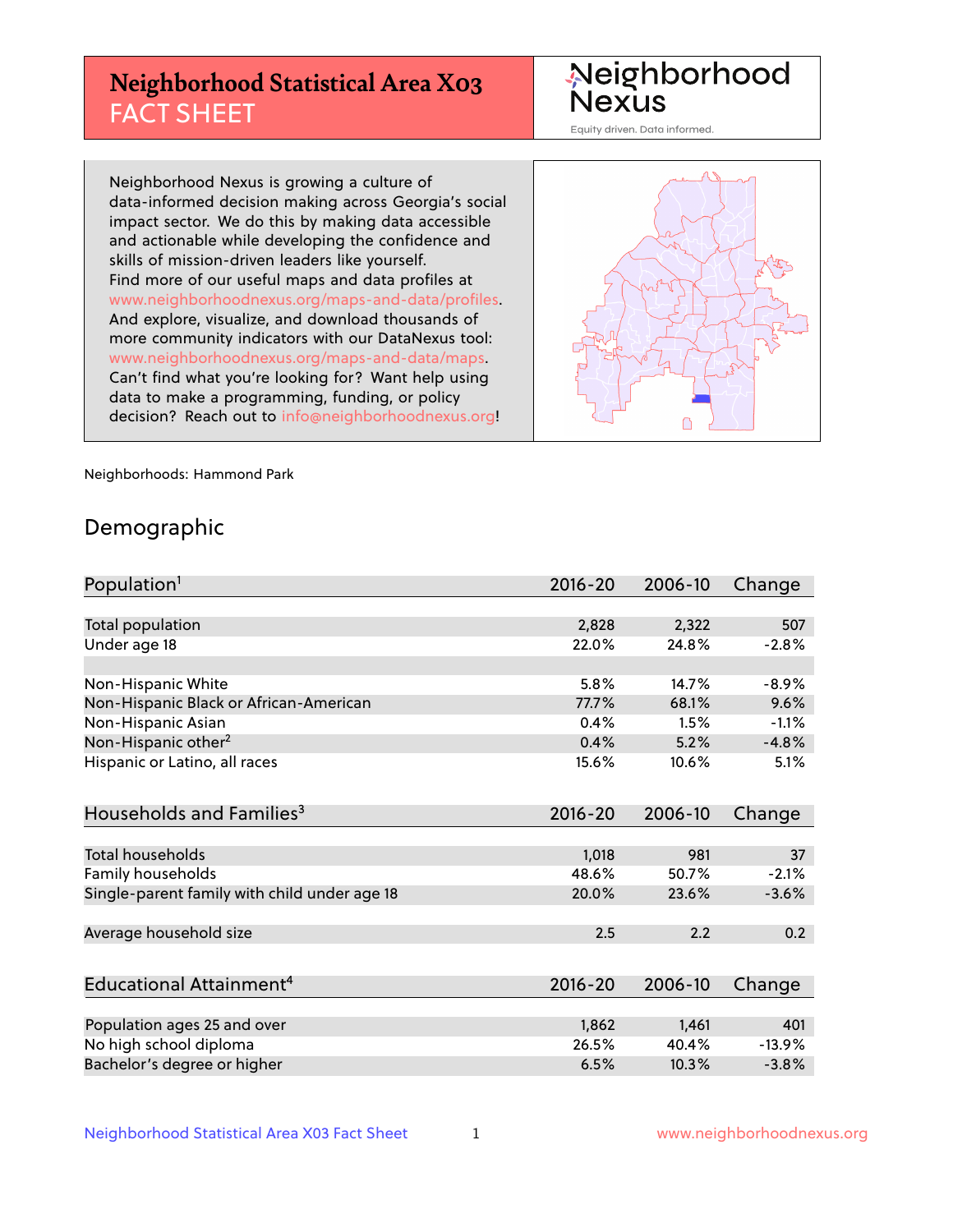## Change Measures, continued...

| Employment <sup>5</sup>                                                                               | $2016 - 20$  | 2006-10      | Change        |
|-------------------------------------------------------------------------------------------------------|--------------|--------------|---------------|
|                                                                                                       |              |              |               |
| Total workers residing in Neighborhood Statistical Area<br>Workers with earnings \$1250/month or less | 902<br>28.7% | 878<br>34.3% | 24<br>$-5.6%$ |
|                                                                                                       | 47.9%        | 54.3%        | $-6.4%$       |
| Workers with earnings \$1251/month to \$3333/month                                                    | 23.4%        | 11.4%        | 12.0%         |
| Workers with earnings greater than \$3333/month                                                       |              |              |               |
| Total jobs located in Neighborhood Statistical Area                                                   | 1,309        | 1,315        | -6            |
| Jobs with earnings \$1250/month or less                                                               | 17.6%        | 26.0%        | $-8.4%$       |
| Jobs with earnings \$1251/month to \$3333/month                                                       | 30.0%        | 44.2%        | $-14.2%$      |
| Jobs with earnings greater than \$3333/month                                                          | 52.3%        | 29.8%        | 22.5%         |
|                                                                                                       |              |              |               |
| Jobs/workers ratio                                                                                    | 1.5          | 1.5          | $-0.0$        |
|                                                                                                       |              |              |               |
| Income and Poverty <sup>6</sup>                                                                       | 2016-20      | 2006-10      | Change        |
|                                                                                                       |              |              |               |
| Median household income                                                                               | \$22,443     | \$14,020     | \$8,423       |
|                                                                                                       |              |              |               |
| Population for whom poverty status is determined                                                      | 2,515        | 2,204        | 311           |
| Population below poverty                                                                              | 47.1%        | 48.6%        | $-1.5%$       |
| Housing <sup>7</sup>                                                                                  | $2016 - 20$  | 2006-10      | Change        |
|                                                                                                       |              |              |               |
| Total housing units                                                                                   | 1,334        | 1,121        | 212           |
| Occupied housing units                                                                                | 76.4%        | 87.5%        | $-11.2%$      |
| Vacant housing units                                                                                  | 23.6%        | 12.5%        | 11.2%         |
|                                                                                                       |              |              |               |
| Occupied housing units                                                                                | 1,018        | 981          | 37            |
| Owner occupied housing units                                                                          | 15.2%        | 15.5%        | $-0.3%$       |
| Renter occupied housing units                                                                         | 84.8%        | 84.5%        | 0.3%          |
|                                                                                                       |              |              |               |
| Access to a Vehicle <sup>8</sup>                                                                      | $2016 - 20$  | 2006-10      | Change        |
|                                                                                                       |              |              |               |
| Occupied housing units                                                                                | 1,018        | 981          | 37            |
| No vehicle available                                                                                  | 37.9%        | 59.2%        | $-21.3%$      |
| Crime Rates, per 10,000 Population <sup>9</sup>                                                       | 2017-21      | 2012-16      |               |
|                                                                                                       |              |              | Change        |
| All Part I crimes                                                                                     | 502.8        | 977.3        | $-474.6$      |
| Violent crime                                                                                         | 125.9        | 272.6        | $-146.7$      |
| Murder                                                                                                | 6.4          | 4.9          | 1.5           |
| Robbery                                                                                               | 36.8         | 111.5        | $-74.7$       |
| Aggravated assault                                                                                    | 82.7         | 156.2        | $-73.5$       |
| Property crime                                                                                        | 376.9        | 704.7        | $-327.8$      |
| <b>Burglary</b>                                                                                       | 103.2        | 205.9        | $-102.6$      |
| Larceny                                                                                               | 191.6        | 345.0        | $-153.4$      |
| Vehicle theft                                                                                         | 82.0         | 153.8        | $-71.8$       |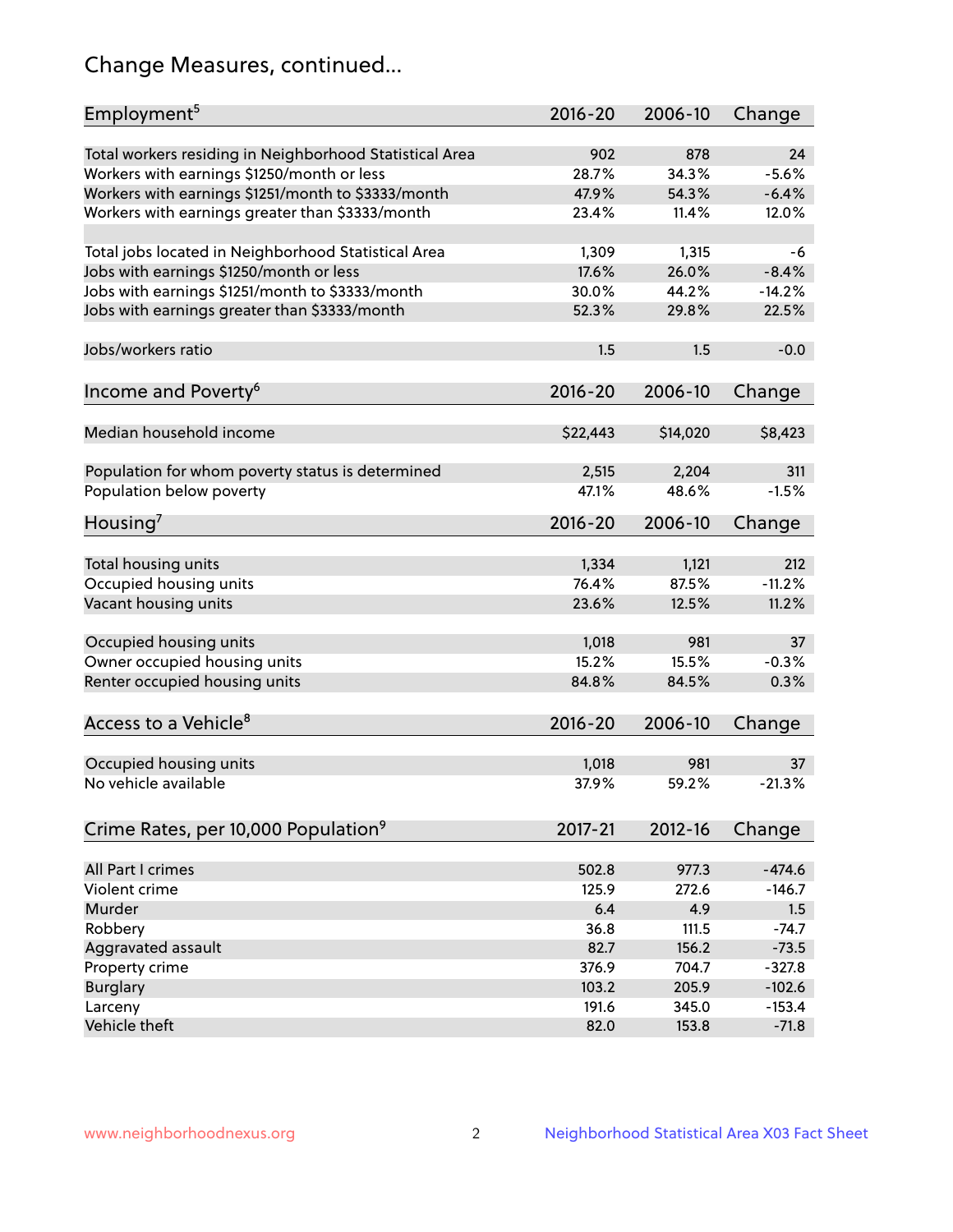## Current Data: Demographic

| Sex and Age, 2016-20 <sup>10</sup>                    | <b>Estimate</b> | Margin of Error        |
|-------------------------------------------------------|-----------------|------------------------|
| Total population                                      | 2,828           | $\pm$ 829              |
| Male                                                  | 52.9%           | $\pm$ 8.3%             |
| Female                                                | 47.1%           | $\pm$ 10.4%            |
| Under 5 years                                         | 8.1%            | $\pm$ 5.8%             |
| 5 to 9 years                                          | 8.4%            | $\pm$ 6.0%             |
| 10 to 14 years                                        | 2.9%            | $\pm 2.8\%$            |
| 15 to 19 years                                        | 6.4%            | $\pm$ 3.9%             |
| 20 to 24 years                                        | 8.3%            | $\pm$ 4.4%             |
| 25 to 34 years                                        | 10.9%           | $\pm$ 5.9%             |
| 35 to 44 years                                        | 12.4%           | $\pm 4.5\%$            |
| 45 to 54 years                                        | 8.6%            | $\pm$ 4.5%             |
| 55 to 59 years                                        | 11.2%           | $\pm$ 8.3%             |
| 60 to 64 years                                        | 5.1%            | $\pm 2.9\%$            |
| 65 to 74 years                                        | 8.7%            | ±1.9%                  |
| 75 to 84 years                                        | 6.6%            | $\pm$ 5.1%             |
| 85 years and over                                     | 2.4%            | ±1.4%                  |
| Median age (years)                                    | 39.2            | $\pm 2.3$              |
| Race and Ethnicity, 2016-20 <sup>11</sup>             | <b>Estimate</b> | Margin of Error        |
| Total population                                      | 2,828           | $\pm$ 829              |
| Hispanic or Latino (of any race)                      | 15.6%           | ±12.2%                 |
| Not Hispanic or Latino                                | 84.4%           | ±34.1%                 |
| White alone                                           | 5.8%            | $\pm 1.6\%$            |
| Black or African American alone                       | 77.7%           | $\pm$ 3.9%             |
| American Indian and Alaska Native alone               | 0.0%            | $\pm$ 0.4%             |
| Asian alone                                           | 0.4%            | $\pm$ 0.7%             |
| Native Hawaiian and other Pacific Islander alone      | 0.0%            | $\pm$ 0.4%             |
| Some other race alone                                 | 0.0%            | $\pm$ 0.4%             |
| Two or more races                                     | 0.4%            | $\pm$ 0.5%             |
| U.S. Citizenship Status, 2016-20 <sup>12</sup>        | <b>Estimate</b> | <b>Margin of Error</b> |
| Foreign-born population                               | 93              | ±90                    |
| Naturalized U.S. citizen                              | 39.8%           | $\pm$ 54.1%            |
| Not a U.S. citizen                                    | 60.2%           | $\pm$ 57.8%            |
| Citizen, Voting Age Population, 2016-20 <sup>13</sup> | <b>Estimate</b> | Margin of Error        |
| Citizen, 18 and over population                       | 2,149           | $\pm$ 538              |
| Male                                                  | 51.5%           | $\pm$ 13.0%            |
| Female                                                | 48.5%           | $\pm$ 11.9%            |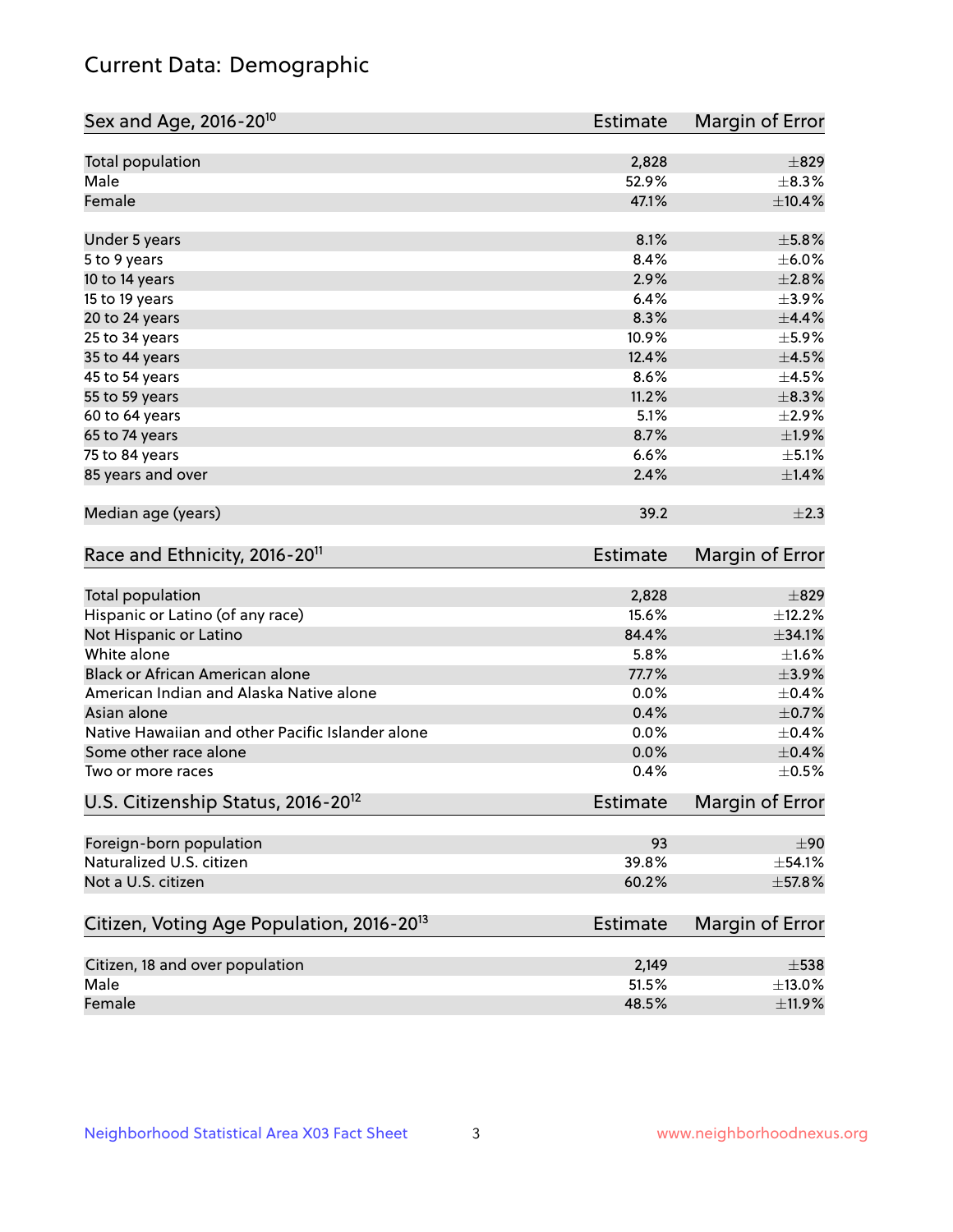## Current Data: Economic

| All households<br>$\pm 266$<br>1,018<br>28.9%<br>Less than \$10,000<br>±14.8%<br>8.6%<br>\$10,000 to \$14,999<br>$\pm$ 3.9%<br>\$15,000 to \$24,999<br>16.1%<br>$\pm$ 8.1%<br>\$25,000 to \$34,999<br>19.1%<br>±16.3%<br>15.8%<br>$\pm$ 13.5%<br>\$35,000 to \$49,999<br>\$50,000 to \$74,999<br>4.3%<br>$\pm 4.6\%$<br>\$75,000 to \$99,999<br>$\pm$ 6.5%<br>5.1% |
|--------------------------------------------------------------------------------------------------------------------------------------------------------------------------------------------------------------------------------------------------------------------------------------------------------------------------------------------------------------------|
|                                                                                                                                                                                                                                                                                                                                                                    |
|                                                                                                                                                                                                                                                                                                                                                                    |
|                                                                                                                                                                                                                                                                                                                                                                    |
|                                                                                                                                                                                                                                                                                                                                                                    |
|                                                                                                                                                                                                                                                                                                                                                                    |
|                                                                                                                                                                                                                                                                                                                                                                    |
|                                                                                                                                                                                                                                                                                                                                                                    |
|                                                                                                                                                                                                                                                                                                                                                                    |
|                                                                                                                                                                                                                                                                                                                                                                    |
| 1.6%<br>$\pm 2.3\%$<br>\$100,000 to \$149,999                                                                                                                                                                                                                                                                                                                      |
| 0.4%<br>$\pm$ 0.8%<br>\$150,000 to \$199,999                                                                                                                                                                                                                                                                                                                       |
| $\pm 1.2\%$<br>\$200,000 or more<br>0.0%                                                                                                                                                                                                                                                                                                                           |
| Median household income (dollars)<br>\$22,443<br>±3,667                                                                                                                                                                                                                                                                                                            |
| Mean household income (dollars)<br>\$26,212<br>± 6,438                                                                                                                                                                                                                                                                                                             |
| Households with earnings<br>46.8%<br>±11.7%                                                                                                                                                                                                                                                                                                                        |
| Mean earnings (dollars)<br>\$37,521<br>±12,710                                                                                                                                                                                                                                                                                                                     |
| Households with Social Security<br>43.7%<br>±18.4%                                                                                                                                                                                                                                                                                                                 |
| Mean Social Security income (dollars)<br>\$10,304<br>$\pm 2,361$                                                                                                                                                                                                                                                                                                   |
| Households with retirement income<br>15.9%<br>±13.4%                                                                                                                                                                                                                                                                                                               |
| Mean retirement income (dollars)<br>\$10,699<br>±13,252                                                                                                                                                                                                                                                                                                            |
| Households with Supplemental Security Income<br>17.9%<br>$\pm$ 7.2%                                                                                                                                                                                                                                                                                                |
| \$8,089<br>Mean Supplemental Security Income (dollars)<br>$\pm$ 1,948                                                                                                                                                                                                                                                                                              |
| Households with cash public assistance income<br>16.5%<br>±16.3%                                                                                                                                                                                                                                                                                                   |
| Mean cash public assistance income (dollars)<br>\$1,557<br>$\pm$ 1,303                                                                                                                                                                                                                                                                                             |
| $\pm 22.0\%$<br>Households with Food Stamp/SNAP benefits in the past 12<br>59.9%                                                                                                                                                                                                                                                                                   |
| months                                                                                                                                                                                                                                                                                                                                                             |
| Family households<br>495<br>$\pm$ 183                                                                                                                                                                                                                                                                                                                              |
| Less than \$10,000<br>27.4%<br>$\pm$ 16.1%                                                                                                                                                                                                                                                                                                                         |
| $\pm$ 4.7%<br>\$10,000 to \$14,999<br>5.5%                                                                                                                                                                                                                                                                                                                         |
| \$15,000 to \$24,999<br>11.0%<br>$\pm$ 11.4%                                                                                                                                                                                                                                                                                                                       |
| ±12.1%<br>\$25,000 to \$34,999<br>13.5%                                                                                                                                                                                                                                                                                                                            |
| \$35,000 to \$49,999<br>22.1%<br>±23.9%                                                                                                                                                                                                                                                                                                                            |
| \$50,000 to \$74,999<br>8.8%<br>$\pm$ 9.1%                                                                                                                                                                                                                                                                                                                         |
| \$75,000 to \$99,999<br>10.5%<br>±13.2%                                                                                                                                                                                                                                                                                                                            |
| \$100,000 to \$149,999<br>0.5%<br>$\pm 3.0\%$                                                                                                                                                                                                                                                                                                                      |
| \$150,000 to \$199,999<br>0.8%<br>$\pm 1.6\%$                                                                                                                                                                                                                                                                                                                      |
| \$200,000 or more<br>0.0%<br>$\pm 2.6\%$                                                                                                                                                                                                                                                                                                                           |
| Median family income (dollars)<br>\$28,083<br>±6,681                                                                                                                                                                                                                                                                                                               |
| Mean family income (dollars)<br>\$32,135<br>±14,259                                                                                                                                                                                                                                                                                                                |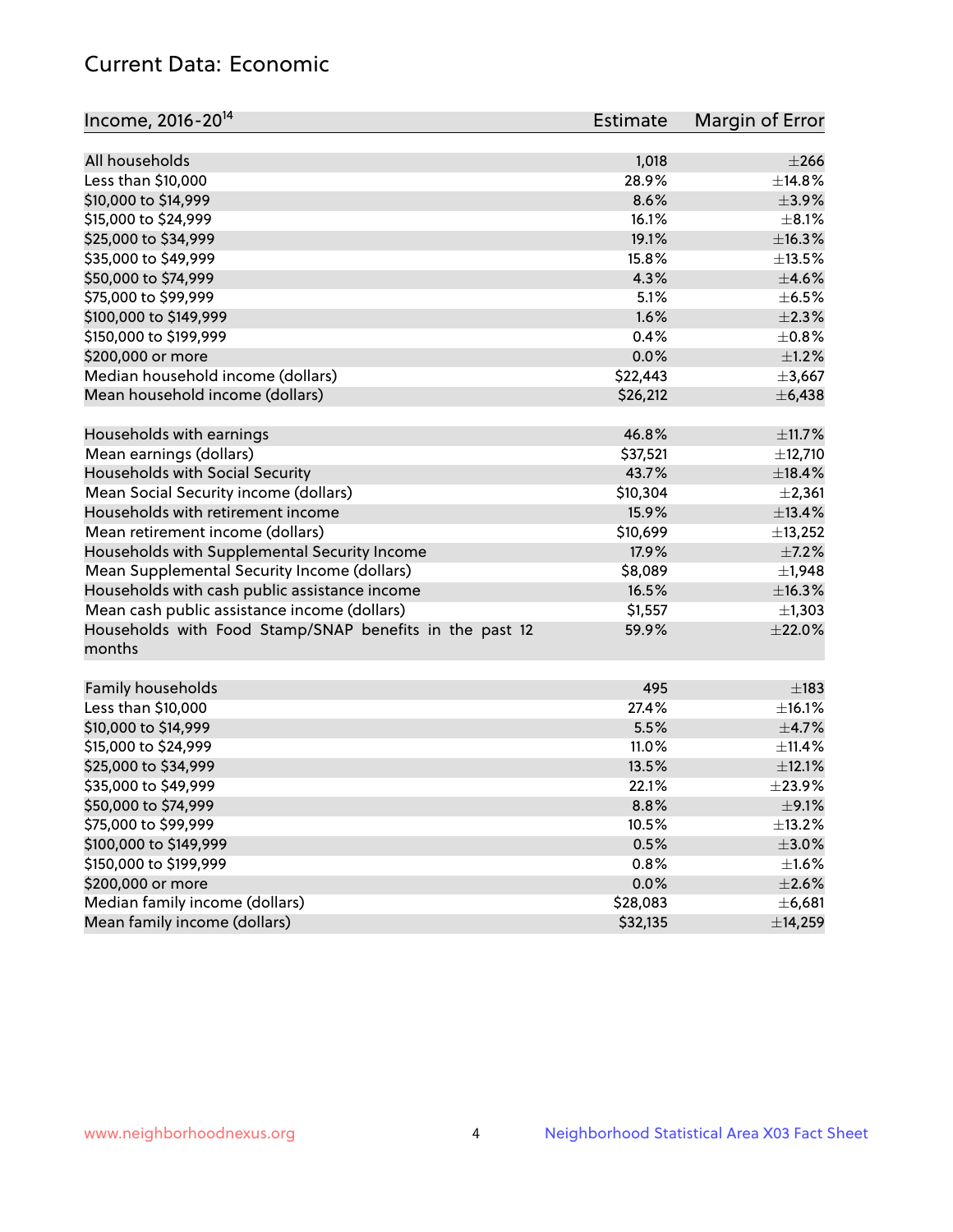## Current Data: Economic, continued...

| Income, 2016-20, continued <sup>15</sup>                                                   | <b>Estimate</b> | Margin of Error        |
|--------------------------------------------------------------------------------------------|-----------------|------------------------|
|                                                                                            |                 |                        |
| Nonfamily households                                                                       | 523             | $\pm 206$              |
| Median nonfamily income (dollars)                                                          | \$18,269        | ±3,989                 |
| Mean nonfamily income (dollars)                                                            | \$19,491        | $\pm 2,213$            |
| Median earnings for workers (dollars)                                                      | \$19,985        | $\pm$ 1,146            |
| Median earnings for male full-time, year-round workers<br>(dollars)                        | \$21,359        | $\pm$ 840              |
| Median earnings for female full-time, year-round workers<br>(dollars)                      | \$22,782        | ±2,669                 |
| Per capita income (dollars)                                                                | \$11,614        | ±1,784                 |
| Families Below Poverty Level, 2016-20 <sup>16</sup>                                        | <b>Estimate</b> | <b>Margin of Error</b> |
|                                                                                            |                 |                        |
| <b>All Families</b>                                                                        | 495             | $\pm$ 183              |
| Percent below poverty                                                                      | 43.9%           | ±15.4%                 |
| Families with related children under 18 years                                              | 278             | $\pm$ 132              |
| Percent below poverty                                                                      | 68.6%           | ±13.4%                 |
| Families with related children under 5 years only                                          | 9               | $\pm$ 35               |
| Percent below poverty                                                                      | 100.0%          | ±484.8%                |
| Married couple families                                                                    | 166             | $\pm$ 125              |
| Percent below poverty                                                                      | 27.7%           | ±23.1%                 |
| Married couple families with related children under 18 years                               | 46              | $\pm$ 55               |
| Percent below poverty                                                                      | 78.6%           | ±58.2%                 |
| Married couple families with related children under 5 years                                | 0               | $\pm$ 18               |
| Percent below poverty                                                                      | $\ddagger$      | $\ddagger$             |
|                                                                                            |                 |                        |
| Families with female householder, no spouse present                                        | 283             | $\pm$ 125              |
| Percent below poverty                                                                      | 53.5%           | ±14.8%                 |
| Families with female householder, no spouse present with                                   | 212             | $\pm$ 115              |
| related children under 18 years                                                            | 63.6%           | ±11.6%                 |
| Percent below poverty                                                                      |                 |                        |
| Families with female householder, no spouse present with<br>related children under 5 years | 9               | $\pm$ 24               |
| Percent below poverty                                                                      | 100.0%          | $\pm$ 342.0%           |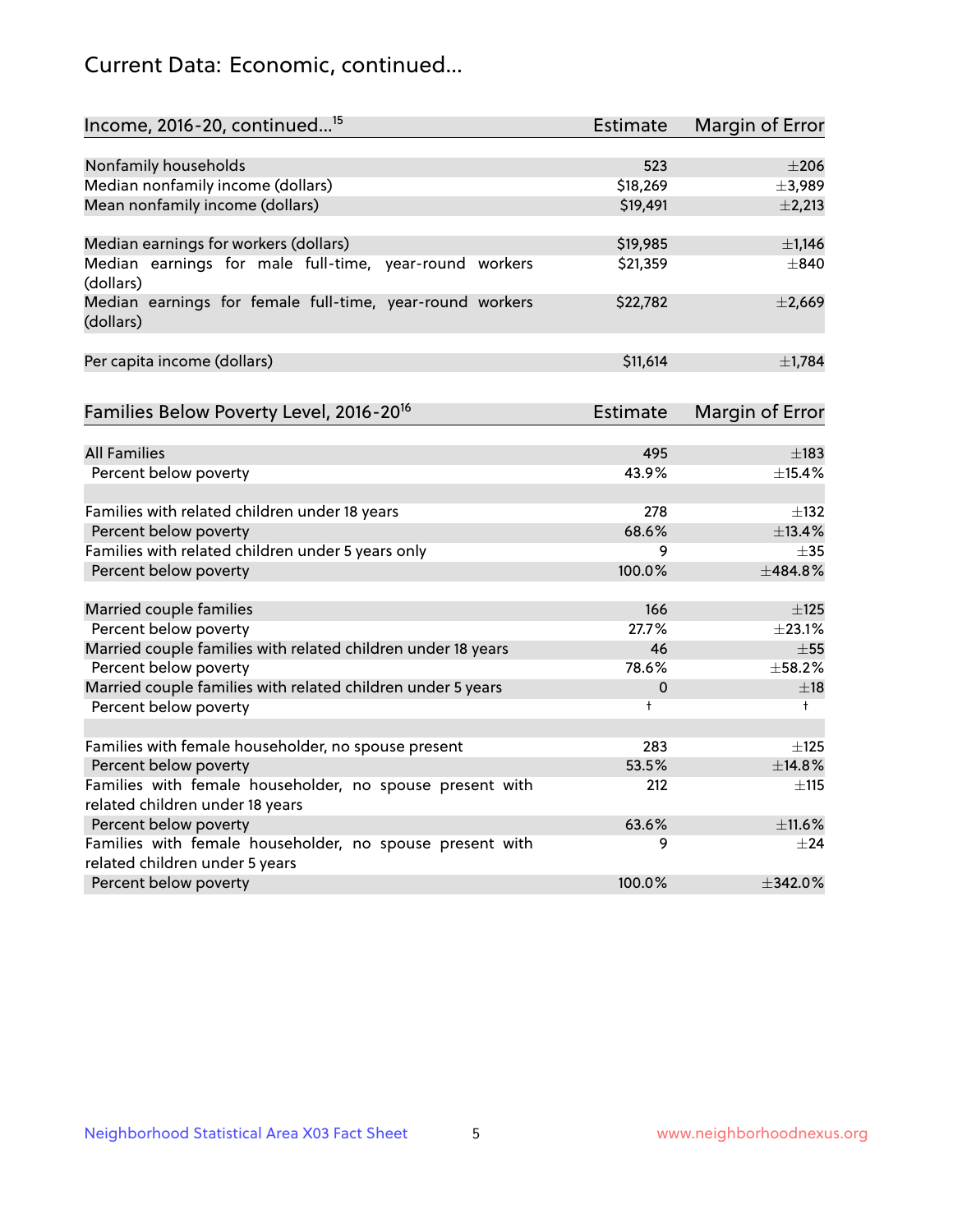## Current Data: Economic, continued...

| People Below Poverty Level, 2016-20 <sup>17</sup> | <b>Estimate</b>        | Margin of Error |
|---------------------------------------------------|------------------------|-----------------|
|                                                   |                        |                 |
| Total population                                  | 2,515                  | $\pm 805$       |
| Percent below poverty                             | 47.1%                  | $\pm$ 17.6%     |
| Population under 18 years                         | 624                    | $\pm$ 293       |
| Percent below poverty                             | 76.8%                  | $\pm$ 23.7%     |
| Population 18 years and over                      | 1,891                  | ±461            |
| Percent below poverty                             | 37.4%                  | $\pm$ 13.1%     |
| Population 18 to 64 years                         | 1,554                  | $\pm 426$       |
| Percent below poverty                             | 40.3%                  | ±15.5%          |
| Population 65 years and over                      | 337                    | $\pm$ 176       |
| Percent below poverty                             | 23.9%                  | ±13.1%          |
| Poverty by Race/Ethnicity 2016-20 <sup>18</sup>   | م <del>t</del> د Fetim | Margin of Error |

| POVERTY DY RACE/EDITION, 2016-20 | ESUTING | <b>MARTION</b> CHOI |
|----------------------------------|---------|---------------------|
|                                  |         |                     |
| Non-Hispanic White population    | 73      | $\pm$ 54            |
| Percent below poverty            | 55.1%   | ±32.1%              |
| <b>Black population</b>          | 2,002   | $\pm 638$           |
| Percent below poverty            | 54.5%   | $\pm 20.1\%$        |
| Asian population                 | 0       | $\pm$ 13            |
| Percent below poverty            |         |                     |
| Hispanic or Latino population    | 428     | $\pm$ 368           |
| Percent below poverty            | 12.5%   | ±34.8%              |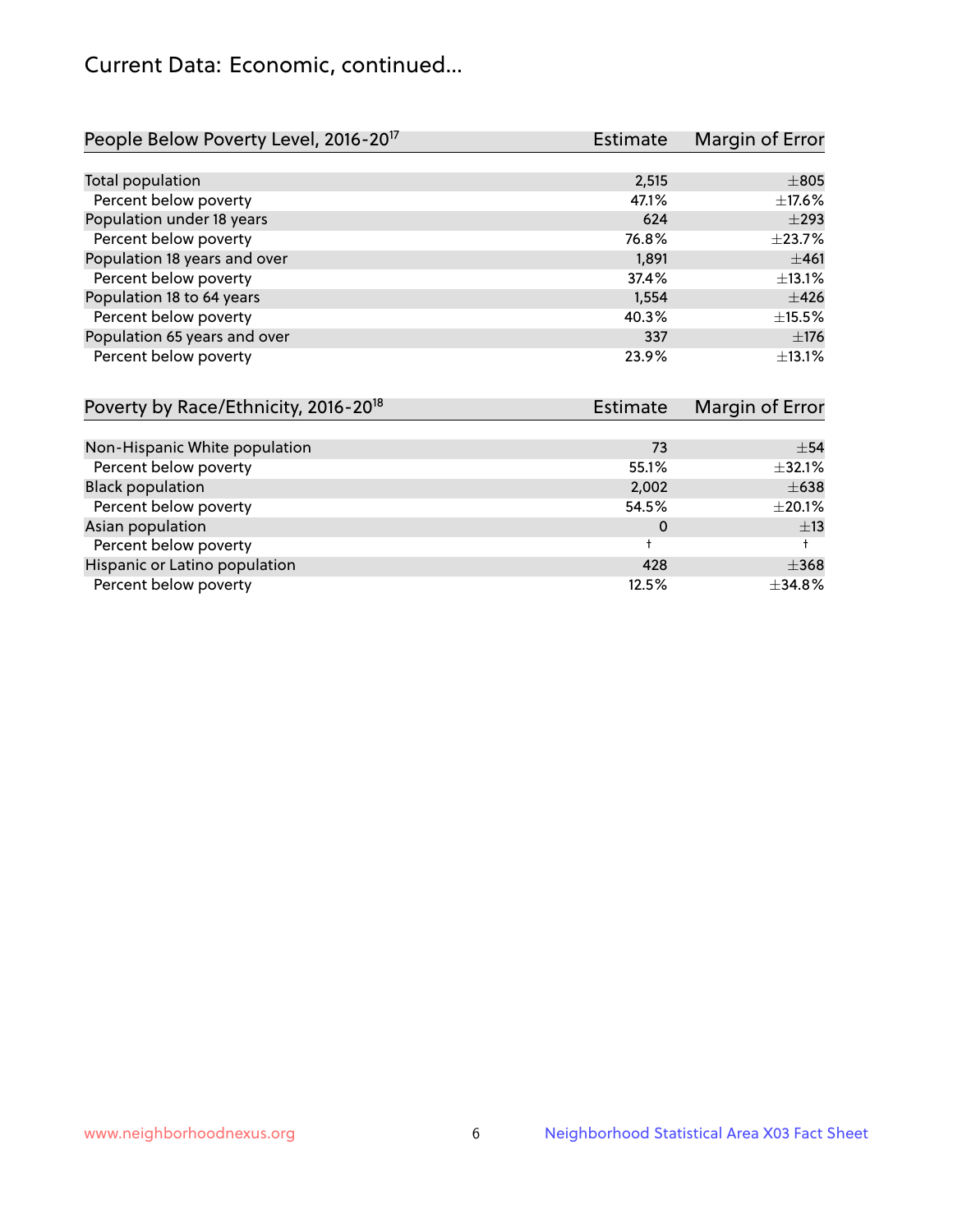# Current Data: Employment

| Employment Status, 2016-20 <sup>19</sup>                      | <b>Estimate</b> | Margin of Error |
|---------------------------------------------------------------|-----------------|-----------------|
|                                                               |                 |                 |
| Population 16 years and over                                  | 2,259           | $\pm 621$       |
| In labor force                                                | 39.5%           | ±6.8%           |
| Civilian labor force                                          | 39.5%           | ±6.8%           |
| Employed                                                      | 35.9%           | $\pm$ 8.2%      |
| Unemployed                                                    | 3.6%            | ±4.3%           |
| <b>Armed Forces</b>                                           | 0.0%            | $\pm 2.5\%$     |
| Not in labor force                                            | 60.5%           | ±23.4%          |
| Civilian labor force                                          | 893             | $\pm 290$       |
| <b>Unemployment Rate</b>                                      | 9.1%            | ±10.7%          |
|                                                               |                 |                 |
| Females 16 years and over                                     | 1,086           | $\pm$ 387       |
| In labor force                                                | 40.0%           | $\pm$ 7.8%      |
| Civilian labor force                                          | 40.0%           | $\pm$ 7.8%      |
| Employed                                                      | 32.5%           | ±11.6%          |
| Own children of the householder under 6 years                 | 230             | $\pm$ 181       |
| All parents in family in labor force                          | 88.6%           | ±34.4%          |
|                                                               |                 |                 |
| Own children of the householder 6 to 17 years                 | 383             | $\pm 222$       |
| All parents in family in labor force                          | 80.9%           | $\pm$ 65.1%     |
| Industry, 2016-20 <sup>20</sup>                               | <b>Estimate</b> | Margin of Error |
|                                                               |                 |                 |
| Civilian employed population 16 years and over                | 811             | $\pm 291$       |
| Agriculture, forestry, fishing and hunting, and mining        | 3.3%            | $\pm$ 4.7%      |
| Construction                                                  | 22.9%           | ±18.2%          |
| Manufacturing                                                 | 11.8%           | ±10.1%          |
| Wholesale trade                                               | 1.4%            | $\pm 3.8\%$     |
| Retail trade                                                  | 13.9%           | ±11.2%          |
| Transportation and warehousing, and utilities                 | 4.5%            | $\pm$ 7.9%      |
| Information                                                   | 0.0%            | $\pm 2.2\%$     |
| Finance and insurance, and real estate and rental and leasing | 0.2%            | $\pm1.6\%$      |
| Professional, scientific, and management, and administrative  | 8.3%            | $\pm$ 7.8%      |
| and waste management services                                 |                 |                 |
| Educational services, and health care and social assistance   | 10.4%           | $\pm$ 9.0%      |
| Arts, entertainment, and recreation, and accommodation and    | 14.9%           | ±14.2%          |
| food services                                                 |                 |                 |
| Other services, except public administration                  | 4.2%            | $\pm$ 5.8%      |
| Public administration                                         | 4.2%            | $\pm$ 6.1%      |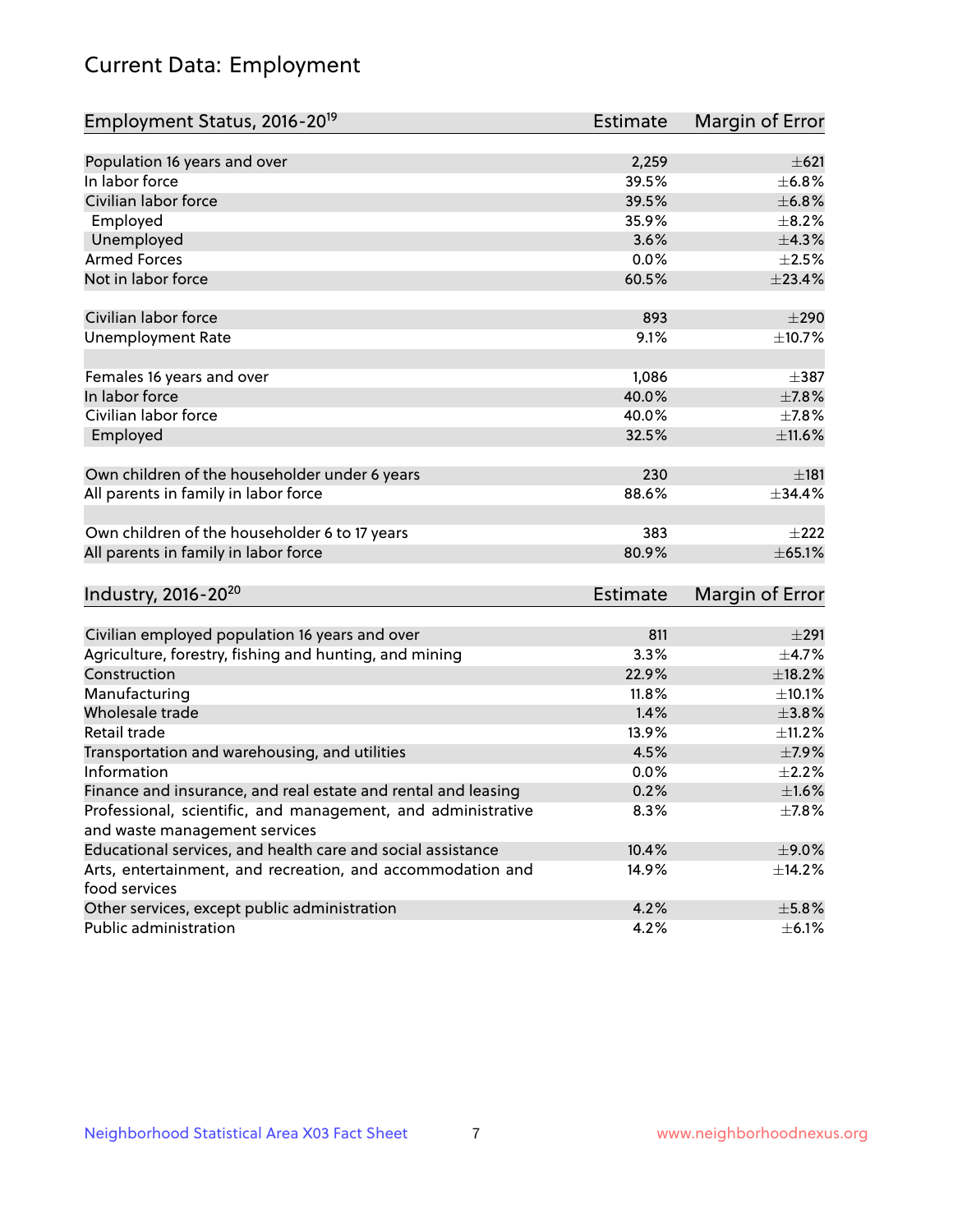# Current Data: Employment, continued...

| Occupation, 2016-20 <sup>21</sup>                                                                       | <b>Estimate</b> | Margin of Error |
|---------------------------------------------------------------------------------------------------------|-----------------|-----------------|
| Civilian employed population 16 years and over                                                          | 811             | $\pm 291$       |
| Management, business, science, and arts occupations                                                     | 5.7%            | $\pm$ 4.3%      |
| Service occupations                                                                                     | 25.5%           | $\pm$ 15.8%     |
| Sales and office occupations                                                                            | 12.9%           | $\pm$ 9.0%      |
| Natural resources, construction, and maintenance occupations                                            | 26.1%           | ±17.8%          |
| Production, transportation, and material moving occupations                                             | 29.9%           | ±13.4%          |
| Class of Worker, 2016-20 <sup>22</sup>                                                                  | Estimate        | Margin of Error |
| Civilian employed population 16 years and over                                                          | 811             | ±291            |
| Private wage and salary workers                                                                         | 82.9%           | ±12.7%          |
| Government workers                                                                                      | 8.4%            | ±13.3%          |
|                                                                                                         | 1.1%            | $\pm 2.9\%$     |
| Self-employed in own not incorporated business workers                                                  | 7.6%            |                 |
| Unpaid family workers                                                                                   |                 | ±13.2%          |
| Job Flows, 2019 <sup>23</sup>                                                                           |                 | 2019            |
| Total Jobs in Neighborhood Statistical Area                                                             |                 | 1,309           |
| Held by residents of Neighborhood Statistical Area                                                      |                 | 0.6%            |
| Held by non-residents of Neighborhood Statistical Area                                                  |                 | 99.4%           |
| Jobs by Industry Sector, 2019 <sup>24</sup>                                                             |                 | 2019            |
| Total Jobs in Neighborhood Statistical Area                                                             |                 | 1,309           |
| <b>Goods Producing sectors</b>                                                                          |                 | 0.1%            |
| Trade, Transportation, and Utilities sectors                                                            |                 | 10.0%           |
| All Other Services sectors                                                                              |                 | 89.9%           |
| Total Jobs in Neighborhood Statistical<br>held<br>by<br>Area<br>Neighborhood Statistical Area residents |                 | 8               |
| <b>Goods Producing sectors</b>                                                                          |                 | 12.5%           |
| Trade, Transportation, and Utilities sectors                                                            |                 | 0.0%            |
| All Other Services sectors                                                                              |                 | 87.5%           |
| Jobs by Earnings, 2019 <sup>25</sup>                                                                    |                 | 2019            |
| Total Jobs in Neighborhood Statistical Area                                                             |                 | 1,309           |
| Jobs with earnings \$1250/month or less                                                                 |                 | 17.6%           |
| Jobs with earnings \$1251/month to \$3333/month                                                         |                 | 30.0%           |
| Jobs with earnings greater than \$3333/month                                                            |                 | 52.3%           |
| Neighborhood Statistical<br>Jobs<br>in<br>Area<br>held<br>by<br>Total                                   |                 | 8               |
| Neighborhood Statistical Area residents                                                                 |                 |                 |
| Jobs with earnings \$1250/month or less                                                                 |                 | 37.5%           |
| Jobs with earnings \$1251/month to \$3333/month                                                         |                 | 62.5%           |
| Jobs with earnings greater than \$3333/month                                                            |                 | 0.0%            |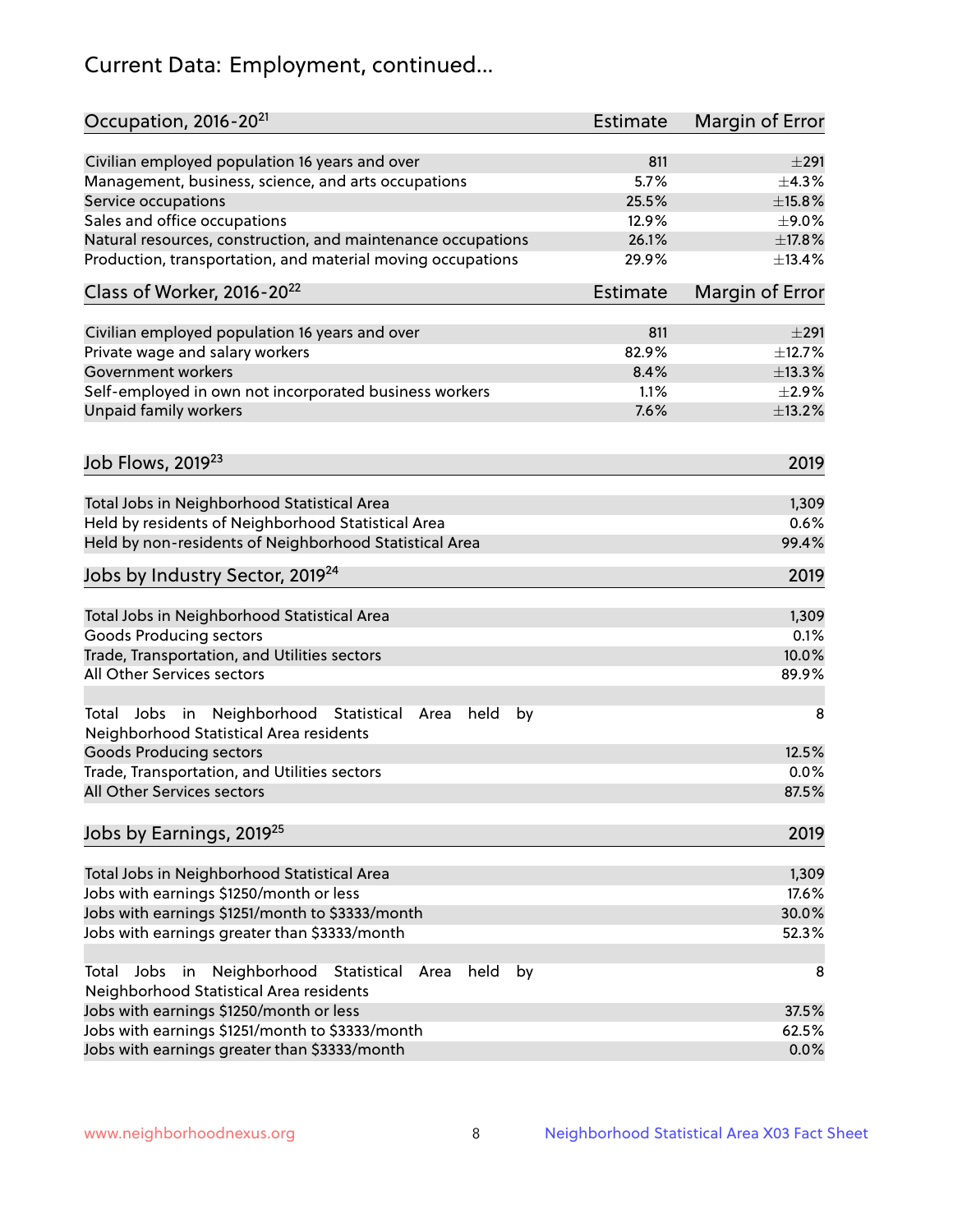## Current Data: Employment, continued...

| Jobs by Age of Worker, 2019 <sup>26</sup>                                                      | 2019  |
|------------------------------------------------------------------------------------------------|-------|
|                                                                                                |       |
| Total Jobs in Neighborhood Statistical Area                                                    | 1,309 |
| Jobs with workers age 29 or younger                                                            | 16.1% |
| Jobs with workers age 30 to 54                                                                 | 64.2% |
| Jobs with workers age 55 or older                                                              | 19.6% |
|                                                                                                |       |
| Total Jobs in Neighborhood Statistical Area held by<br>Neighborhood Statistical Area residents | -8    |
| Jobs with workers age 29 or younger                                                            | 37.5% |
| Jobs with workers age 30 to 54                                                                 | 25.0% |
| Jobs with workers age 55 or older                                                              | 37.5% |

### Current Data: Education

| School Enrollment, 2016-20 <sup>27</sup>       | Estimate | Margin of Error |
|------------------------------------------------|----------|-----------------|
|                                                |          |                 |
| Population 3 years and over enrolled in school | 613      | $\pm$ 311       |
| Nursery school, preschool                      | 9.1%     | ±10.4%          |
| Kindergarten                                   | 9.4%     | $\pm$ 10.0%     |
| Elementary school (grades 1-8)                 | 44.4%    | $+21.4%$        |
| High school (grades 9-12)                      | 28.1%    | $\pm$ 13.8%     |
| College or graduate school                     | 9.0%     | $+8.4%$         |

| Educational Attainment, 2016-20 <sup>28</sup> | Estimate | Margin of Error |
|-----------------------------------------------|----------|-----------------|
|                                               |          |                 |
| Population 25 years and over                  | 1,862    | $\pm$ 505       |
| Less than 9th grade                           | 13.3%    | $\pm$ 8.1%      |
| 9th to 12th grade, no diploma                 | 13.2%    | $\pm$ 4.1%      |
| High school graduate (includes equivalency)   | 44.1%    | $\pm$ 13.3%     |
| Some college, no degree                       | 15.1%    | $\pm$ 6.6%      |
| Associate's degree                            | 7.9%     | $\pm$ 7.3%      |
| Bachelor's degree                             | 5.8%     | $\pm 2.9\%$     |
| Graduate or professional degree               | 0.7%     | $\pm 1.8\%$     |
|                                               |          |                 |
| Percent high school graduate or higher        | 73.5%    | $\pm$ 7.4%      |
| Percent bachelor's degree or higher           | 6.5%     | ±3.4%           |
|                                               |          |                 |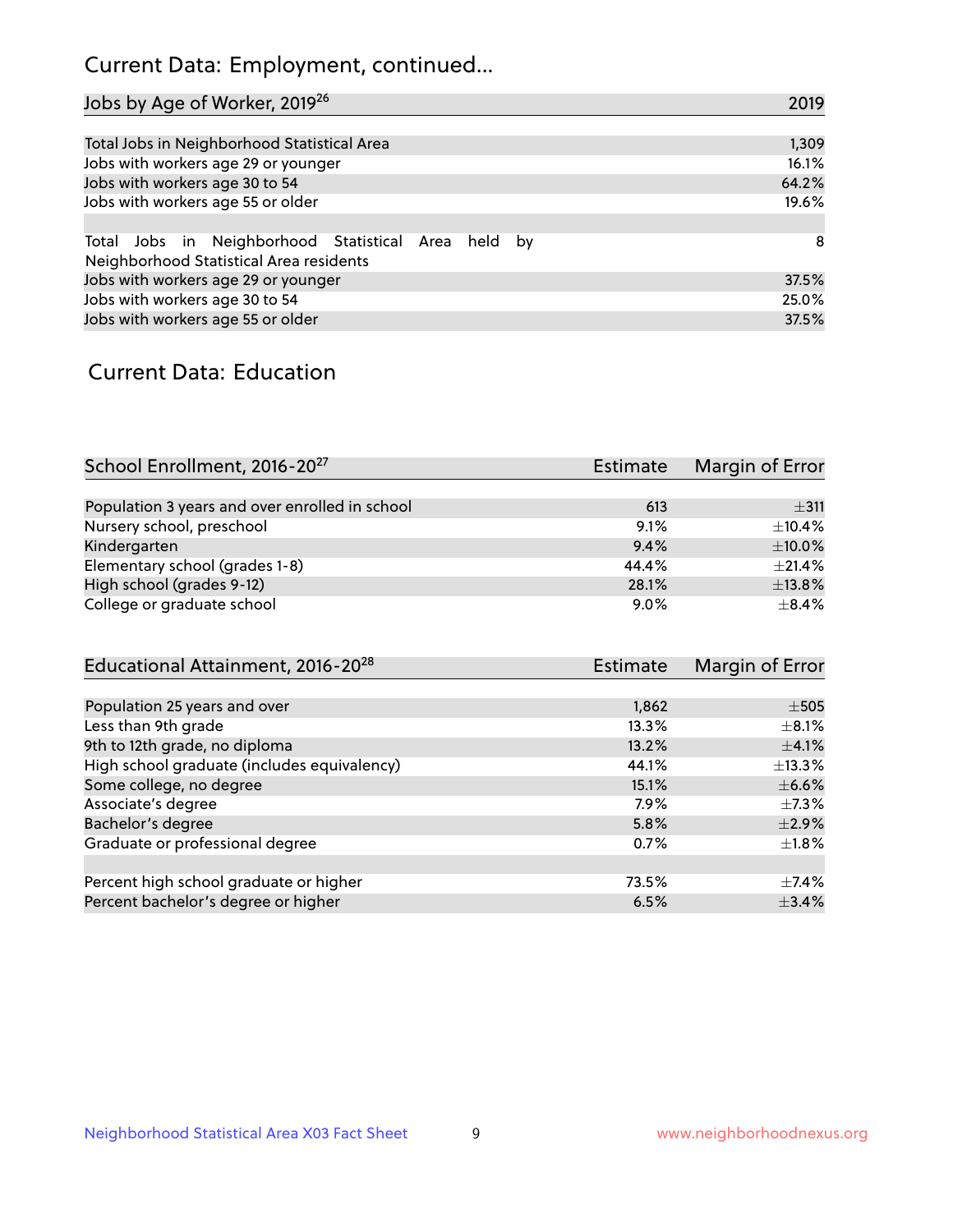## Current Data: Housing

| Households by Type, 2016-20 <sup>29</sup>            | <b>Estimate</b> | Margin of Error |
|------------------------------------------------------|-----------------|-----------------|
|                                                      |                 |                 |
| <b>Total households</b>                              | 1,018           | $\pm 266$       |
| Family households (families)                         | 48.6%           | $\pm$ 12.8%     |
| With own children under 18 years                     | 25.7%           | $\pm$ 9.2%      |
| Married-couple family                                | 16.3%           | ±11.5%          |
| With own children of the householder under 18 years  | 3.8%            | $\pm$ 5.2%      |
| Male householder, no spouse present, family          | 4.5%            | $\pm$ 4.4%      |
| With own children of the householder under 18 years  | 1.9%            | $\pm 3.3\%$     |
| Female householder, no spouse present, family        | 27.8%           | $\pm$ 7.5%      |
| With own children of the householder under 18 years  | 20.0%           | $\pm 8.0\%$     |
| Nonfamily households                                 | 51.4%           | $\pm$ 15.1%     |
| Householder living alone                             | 40.9%           | ±10.9%          |
| 65 years and over                                    | 27.8%           | ±11.7%          |
|                                                      |                 |                 |
| Households with one or more people under 18 years    | 27.3%           | ±10.4%          |
| Households with one or more people 65 years and over | 32.0%           | ±14.6%          |
|                                                      | 2.46            | $\pm$ 0.46      |
| Average household size                               |                 |                 |
| Average family size                                  | 3.72            | $\pm 1.94$      |
| Housing Occupancy, 2016-20 <sup>30</sup>             | <b>Estimate</b> | Margin of Error |
| Total housing units                                  | 1,334           | $\pm 232$       |
| Occupied housing units                               | 76.4%           | $\pm$ 14.8%     |
| Vacant housing units                                 | 23.6%           | $\pm$ 9.3%      |
|                                                      |                 |                 |
| Homeowner vacancy rate                               | 0.0             | $\pm$ 8.2       |
| Rental vacancy rate                                  | 15.6            | $\pm$ 8.1       |
| Units in Structure, 2016-20 <sup>31</sup>            | <b>Estimate</b> | Margin of Error |
|                                                      |                 |                 |
| Total housing units                                  | 1,334           | $\pm 232$       |
| 1-unit, detached                                     | 28.5%           | $\pm$ 5.2%      |
| 1-unit, attached                                     | 0.6%            | $\pm1.5\%$      |
| 2 units                                              | 4.9%            | $\pm$ 5.1%      |
| 3 or 4 units                                         | 12.0%           | ±10.3%          |
| 5 to 9 units                                         | 16.7%           | $\pm 8.1\%$     |
| 10 to 19 units                                       | 8.3%            | $\pm$ 5.2%      |
| 20 or more units                                     | 19.7%           | ±10.7%          |
| Mobile home                                          | 9.3%            | $\pm$ 8.1%      |
| Boat, RV, van, etc.                                  | $0.0\%$         | $\pm 1.0\%$     |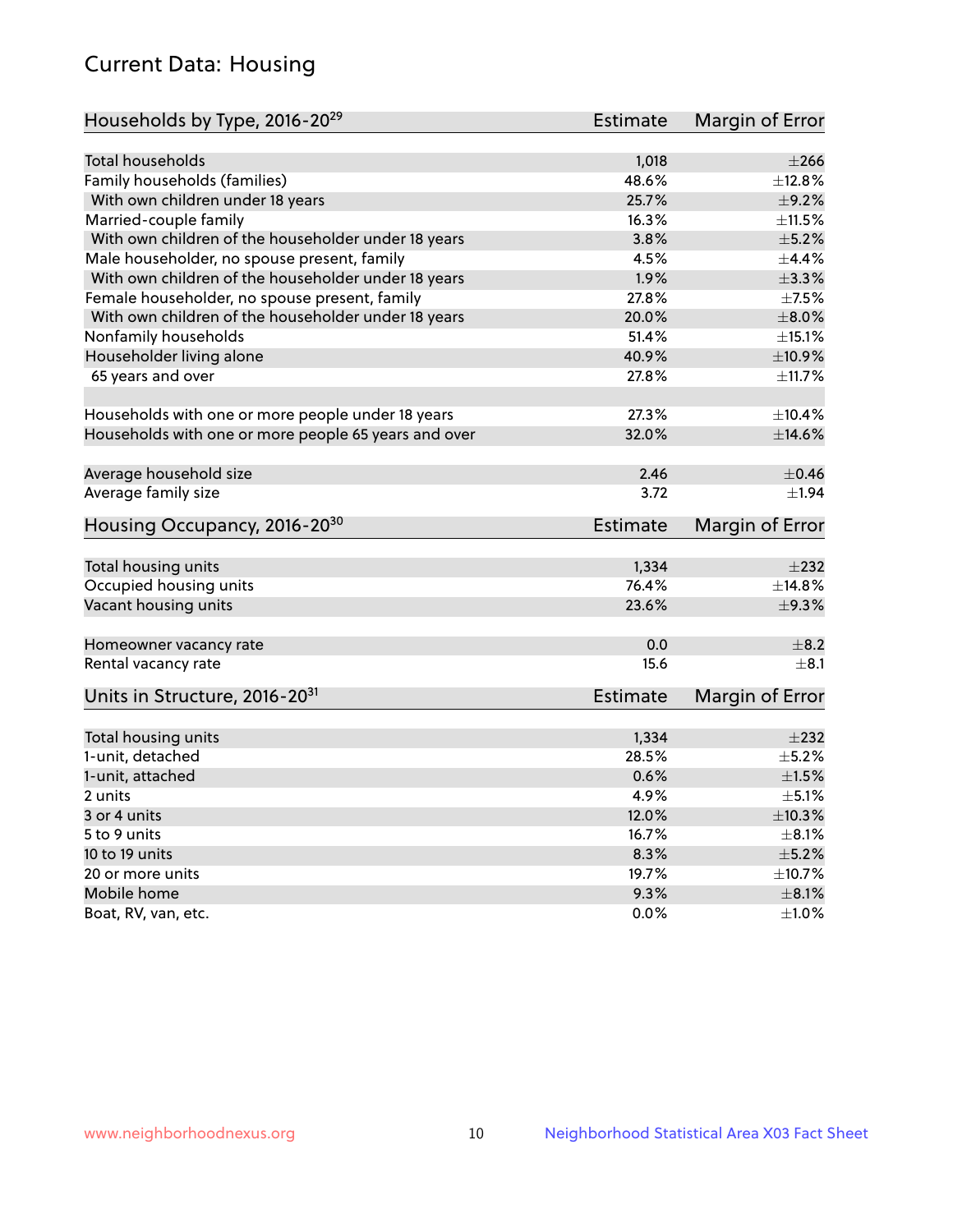## Current Data: Housing, continued...

| Year Structure Built, 2016-20 <sup>32</sup>           | <b>Estimate</b> | <b>Margin of Error</b> |
|-------------------------------------------------------|-----------------|------------------------|
| Total housing units                                   | 1,334           | $\pm 232$              |
| Built 2014 or later                                   | 1.9%            | $\pm$ 3.5%             |
| Built 2010 to 2013                                    | 7.5%            | $\pm$ 7.0%             |
| Built 2000 to 2009                                    | 8.0%            | $\pm$ 4.6%             |
| Built 1990 to 1999                                    | 12.6%           | $\pm$ 9.7%             |
| Built 1980 to 1989                                    | 4.9%            | $\pm$ 4.9%             |
| Built 1970 to 1979                                    | 32.8%           | ±15.1%                 |
| Built 1960 to 1969                                    | 7.0%            | ±4.3%                  |
| Built 1950 to 1959                                    | 22.0%           | $\pm$ 7.7%             |
| Built 1940 to 1949                                    | 2.7%            | $\pm 2.9\%$            |
| Built 1939 or earlier                                 | 0.7%            | $\pm1.5\%$             |
| Housing Tenure, 2016-2033                             | Estimate        | <b>Margin of Error</b> |
|                                                       |                 |                        |
| Occupied housing units                                | 1,018           | $\pm 266$              |
| Owner-occupied                                        | 15.2%           | $\pm$ 8.2%             |
| Renter-occupied                                       | 84.8%           | $\pm$ 15.6%            |
| Average household size of owner-occupied unit         | 3.13            | ±1.05                  |
| Average household size of renter-occupied unit        | 2.34            | $\pm$ 0.47             |
| Residence 1 Year Ago, 2016-20 <sup>34</sup>           | <b>Estimate</b> | <b>Margin of Error</b> |
| Population 1 year and over                            | 2,786           | $\pm$ 814              |
| Same house                                            | 82.7%           | ±16.7%                 |
| Different house in the U.S.                           | 17.3%           | ±12.8%                 |
| Same county                                           | 8.4%            | $\pm$ 8.1%             |
| Different county                                      | 8.9%            | $\pm$ 10.5%            |
| Same state                                            | 7.3%            | ±10.4%                 |
| Different state                                       | 1.6%            | $\pm 2.3\%$            |
| Abroad                                                | 0.0%            | $\pm$ 0.5%             |
| Value of Housing Unit, 2016-20 <sup>35</sup>          | <b>Estimate</b> | Margin of Error        |
| Owner-occupied units                                  | 155             | ±93                    |
| Less than \$50,000                                    | 11.7%           | $\pm 26.0\%$           |
| \$50,000 to \$99,999                                  | 14.4%           | $±$ 24.4%              |
| \$100,000 to \$149,999                                | 34.6%           | ±29.7%                 |
| \$150,000 to \$199,999                                | 0.0%            | $\pm$ 11.6%            |
| \$200,000 to \$299,999                                | 35.1%           | ±29.4%                 |
| \$300,000 to \$499,999                                | 2.7%            | $\pm$ 9.6%             |
| \$500,000 to \$999,999                                | 1.6%            | $\pm$ 9.7%             |
| \$1,000,000 or more                                   | 0.0%            | ±14.2%                 |
| Mortgage Status, 2016-20 <sup>36</sup>                | Estimate        | Margin of Error        |
|                                                       | 155             | ±93                    |
| Owner-occupied units<br>Housing units with a mortgage | 67.6%           | ±39.2%                 |
|                                                       |                 |                        |

Neighborhood Statistical Area X03 Fact Sheet 11 11 www.neighborhoodnexus.org

Housing units without a mortgage  $\pm 18.7\%$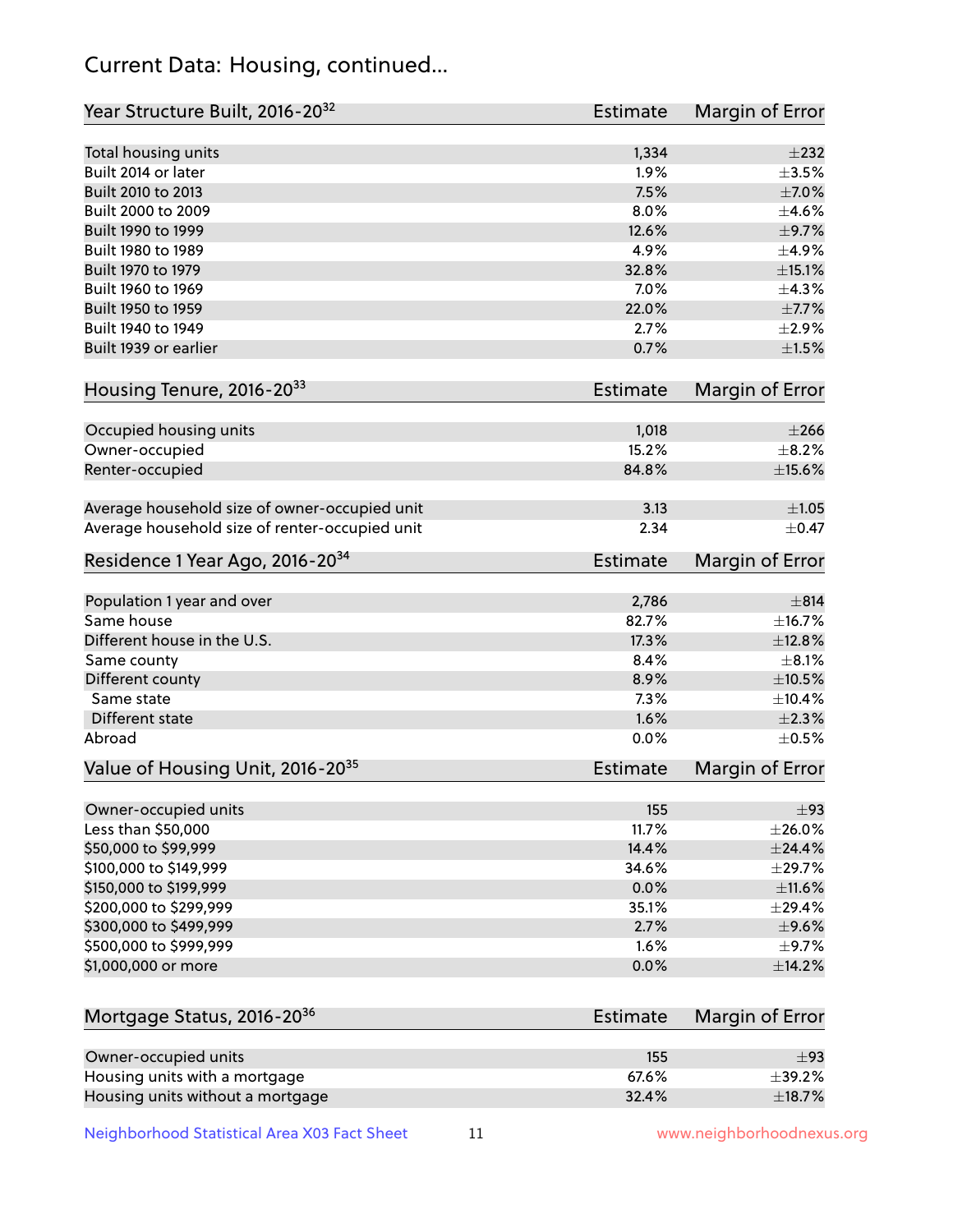## Current Data: Housing, continued...

| Selected Monthly Owner Costs, 2016-20 <sup>37</sup> | Estimate | Margin of Error |
|-----------------------------------------------------|----------|-----------------|
|                                                     |          |                 |
| Housing units with a mortgage                       | 104      | $\pm$ 87        |
| Less than \$300                                     | 0.0%     | $\pm$ 17.2%     |
| \$300 to \$499                                      | 0.0%     | ±17.2%          |
| \$500 to \$999                                      | 78.0%    | ±28.1%          |
| \$1,000 to \$1,499                                  | 22.0%    | $\pm$ 37.5%     |
| \$1,500 to \$1,999                                  | 0.0%     | ±12.2%          |
| \$2,000 to \$2,999                                  | 0.0%     | $\pm$ 17.2%     |
| \$3,000 or more                                     | 0.0%     | $\pm 21.1\%$    |
|                                                     |          |                 |
| Median (dollars)                                    | \$835    | $\pm$ 93        |
|                                                     |          |                 |
| Housing units without a mortgage                    | 50       | $\pm$ 42        |
| Less than \$150                                     | 8.2%     | ±29.3%          |
| \$150 to \$249                                      | 19.7%    | ±41.0%          |
| \$250 to \$349                                      | 36.1%    | ±46.1%          |
| \$350 to \$499                                      | 19.7%    | ±45.8%          |
| \$500 to \$699                                      | 0.0%     | $\pm 35.8\%$    |
| \$700 or more                                       | 16.4%    | $\pm$ 81.6%     |
|                                                     |          |                 |
| Median (dollars)                                    | \$331    | $\pm$ 136       |

| Selected Monthly Owner Costs as a Percentage of | Estimate | Margin of Error |
|-------------------------------------------------|----------|-----------------|
| Household Income, 2016-20 <sup>38</sup>         |          |                 |
|                                                 |          |                 |
| Housing units with a mortgage <sup>39</sup>     | 104      | $\pm$ 95        |
| Less than 20.0 percent                          | 79.5%    | ±36.9%          |
| 20.0 to 24.9 percent                            | 0.0%     | ±12.2%          |
| 25.0 to 29.9 percent                            | 13.4%    | $\pm$ 19.0%     |
| 30.0 to 34.9 percent                            | 0.0%     | $\pm$ 12.2%     |
| 35.0 percent or more                            | $7.1\%$  | $\pm$ 28.4%     |
|                                                 |          |                 |
| Housing units without a mortgage <sup>40</sup>  | 50       | $\pm$ 51        |
| Less than 10.0 percent                          | 68.9%    | ±91.9%          |
| 10.0 to 14.9 percent                            | $0.0\%$  | $\pm$ 25.3%     |
| 15.0 to 19.9 percent                            | 14.8%    | $\pm 30.9\%$    |
| 20.0 to 24.9 percent                            | $0.0\%$  | $\pm$ 25.3%     |
| 25.0 to 29.9 percent                            | 0.0%     | ±25.3%          |
| 30.0 to 34.9 percent                            | 16.4%    | $\pm$ 38.1%     |
| 35.0 percent or more                            | $0.0\%$  | $\pm$ 43.8%     |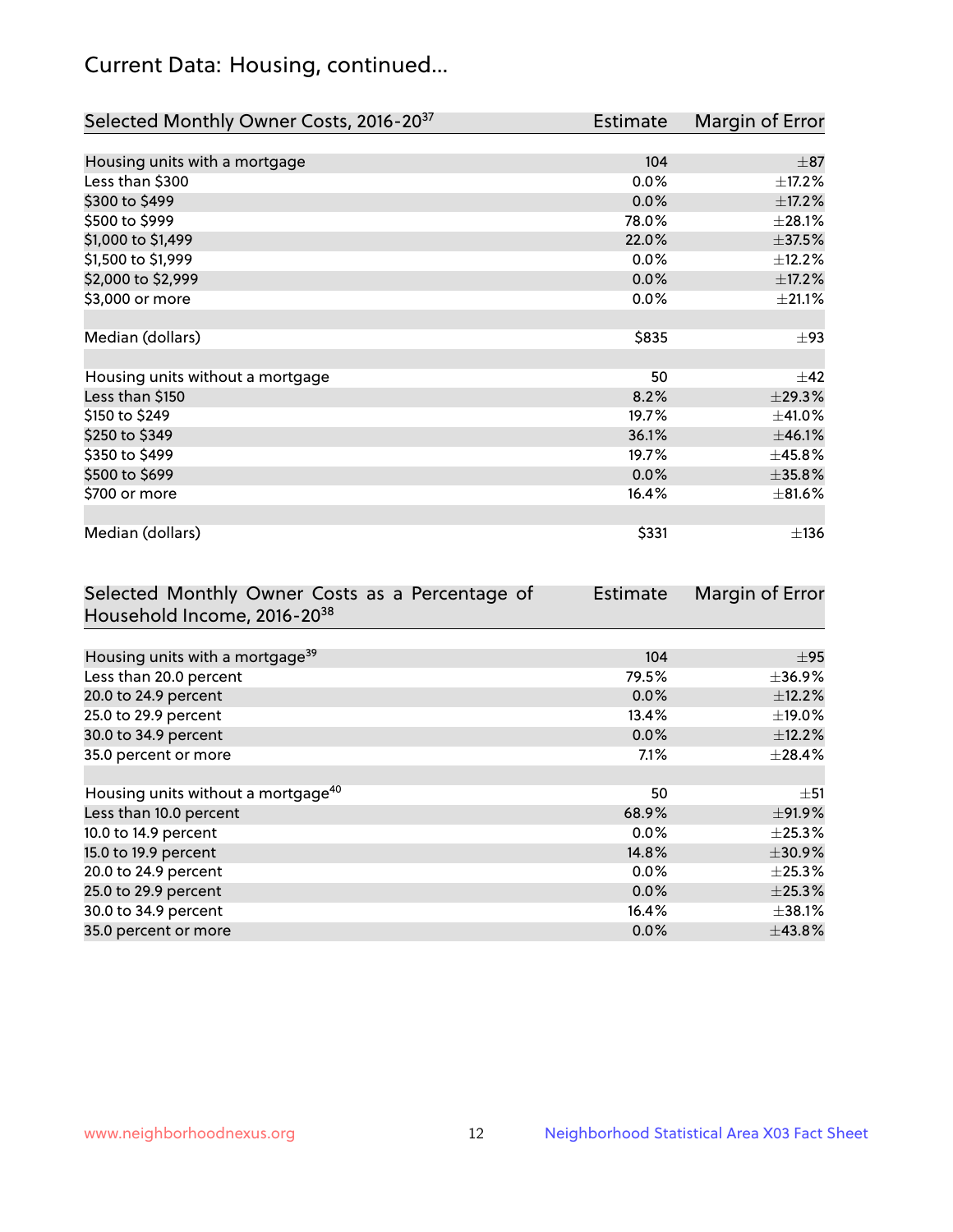## Current Data: Housing, continued...

| Gross Rent, 2016-20 <sup>41</sup>               | <b>Estimate</b> | Margin of Error |
|-------------------------------------------------|-----------------|-----------------|
|                                                 |                 |                 |
| Occupied units paying rent                      | 855             | $\pm 276$       |
| Less than \$200                                 | 13.4%           | ±15.2%          |
| \$200 to \$499                                  | 17.6%           | $\pm$ 6.5%      |
| \$500 to \$749                                  | 28.0%           | ±17.6%          |
| \$750 to \$999                                  | 23.6%           | ±14.1%          |
| \$1,000 to \$1,499                              | 17.4%           | ±10.6%          |
| \$1,500 to \$1,999                              | 0.0%            | $\pm$ 1.5%      |
| \$2,000 or more                                 | 0.0%            | $\pm 3.0\%$     |
| Median (dollars)                                | \$677           | $\pm 55$        |
|                                                 |                 |                 |
| No rent paid                                    | 9               | ±15             |
| Gross Rent as a Percentage of Household Income, | <b>Estimate</b> | Margin of Error |
| $2016 - 20^{42}$                                |                 |                 |
|                                                 |                 |                 |
| Occupied units paying rent <sup>43</sup>        | 763             | $\pm 272$       |
| Less than 15.0 percent                          | 4.4%            | ±4.8%           |
| 15.0 to 19.9 percent                            | 11.3%           | $\pm$ 7.0%      |
| 20.0 to 24.9 percent                            | 15.7%           | $\pm$ 15.0%     |
| 25.0 to 29.9 percent                            | 19.0%           | ±17.6%          |
| 30.0 to 34.9 percent                            | 1.1%            | ±1.9%           |
| 35.0 percent or more                            | 48.5%           | ±16.1%          |

## Current Data: Transportation

| Commuting to Work, 2016-20 <sup>44</sup>  | Estimate | Margin of Error |
|-------------------------------------------|----------|-----------------|
|                                           |          |                 |
| Workers 16 years and over                 | 802      | $\pm$ 423       |
| Car, truck, or van - drove alone          | 59.4%    | $\pm$ 16.0%     |
| Car, truck, or van - carpooled            | 3.7%     | $\pm$ 4.6%      |
| Public transportation (excluding taxicab) | 12.6%    | $\pm$ 6.0%      |
| Walked                                    | 3.8%     | $\pm$ 4.3%      |
| Other means                               | 14.1%    | $\pm$ 23.3%     |
| Worked at home                            | 6.5%     | $\pm$ 7.1%      |
|                                           |          |                 |
| Mean travel time to work (minutes)        | 35.8     | ±14.6           |

| Access to a Vehicle, 2016-20 <sup>45</sup> | <b>Estimate</b> | Margin of Error |
|--------------------------------------------|-----------------|-----------------|
|                                            |                 |                 |
| Occupied housing units                     | 1,018           | $\pm 266$       |
| No vehicles available                      | 37.9%           | $+7.1%$         |
| 1 vehicle available                        | 36.9%           | ±12.3%          |
| 2 vehicles available                       | 18.7%           | $+12.8%$        |
| 3 or more vehicles available               | 6.5%            | $+10.9%$        |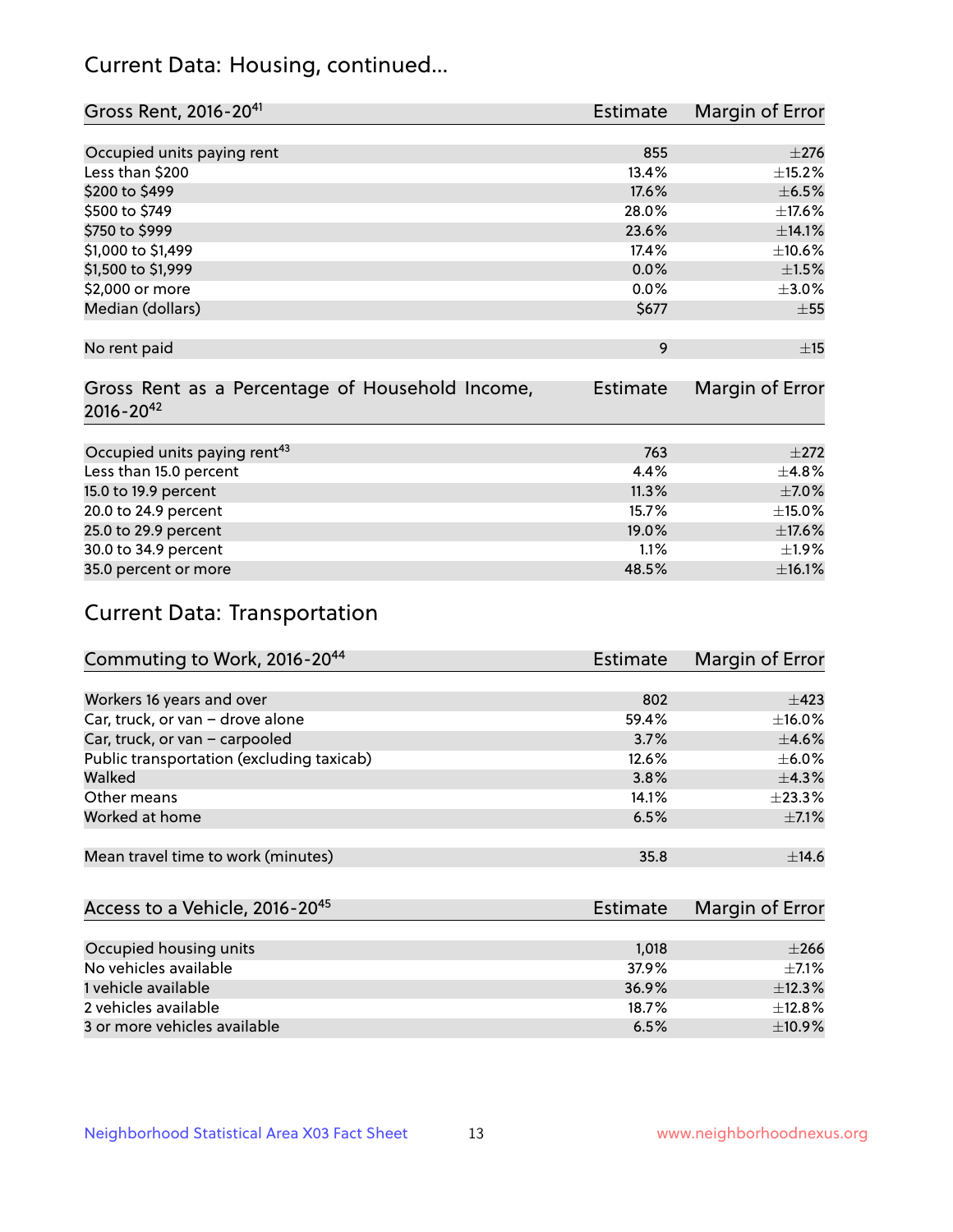## Current Data: Health

| Health Insurance coverage, 2016-2046                    | <b>Estimate</b> | <b>Margin of Error</b> |
|---------------------------------------------------------|-----------------|------------------------|
|                                                         |                 |                        |
| Civilian Noninstitutionalized Population                | 2,515           | $\pm 805$              |
| With health insurance coverage                          | 77.1%           | ±32.9%                 |
| With private health insurance coverage                  | 22.6%           | $\pm$ 4.9%             |
| With public health coverage                             | 58.7%           | $\pm$ 4.6%             |
| No health insurance coverage                            | 22.9%           | ±12.6%                 |
| Civilian Noninstitutionalized Population Under 19 years | 732             | $\pm 732$              |
| No health insurance coverage                            | 2.6%            | $\pm$ 4.6%             |
|                                                         |                 |                        |
| Civilian Noninstitutionalized Population 19 to 64 years | 1,445           | $\pm$ 529              |
| In labor force:                                         | 878             | ±424                   |
| Employed:                                               | 796             | $+424$                 |
| With health insurance coverage                          | 56.6%           | ±42.3%                 |
| With private health insurance coverage                  | 37.1%           | $\pm$ 8.2%             |
| With public coverage                                    | 20.0%           | ±10.4%                 |
| No health insurance coverage                            | 43.4%           | $\pm$ 27.4%            |
|                                                         | 81              | $+424$                 |
| Unemployed:                                             | 100.0%          | $\pm$ 0.0%             |
| With health insurance coverage                          | 10.1%           | ±14.7%                 |
| With private health insurance coverage                  |                 |                        |
| With public coverage                                    | 89.9%           | $\pm 28.5\%$           |
| No health insurance coverage                            | $0.0\%$         | $\pm$ 15.6%            |
| Not in labor force:                                     | 568             | $+282$                 |
| With health insurance coverage                          | 62.8%           | ±32.1%                 |
| With private health insurance coverage                  | 20.1%           | ±19.5%                 |
| With public coverage                                    | 45.4%           | ±14.6%                 |
| No health insurance coverage                            | 37.2%           | ±10.4%                 |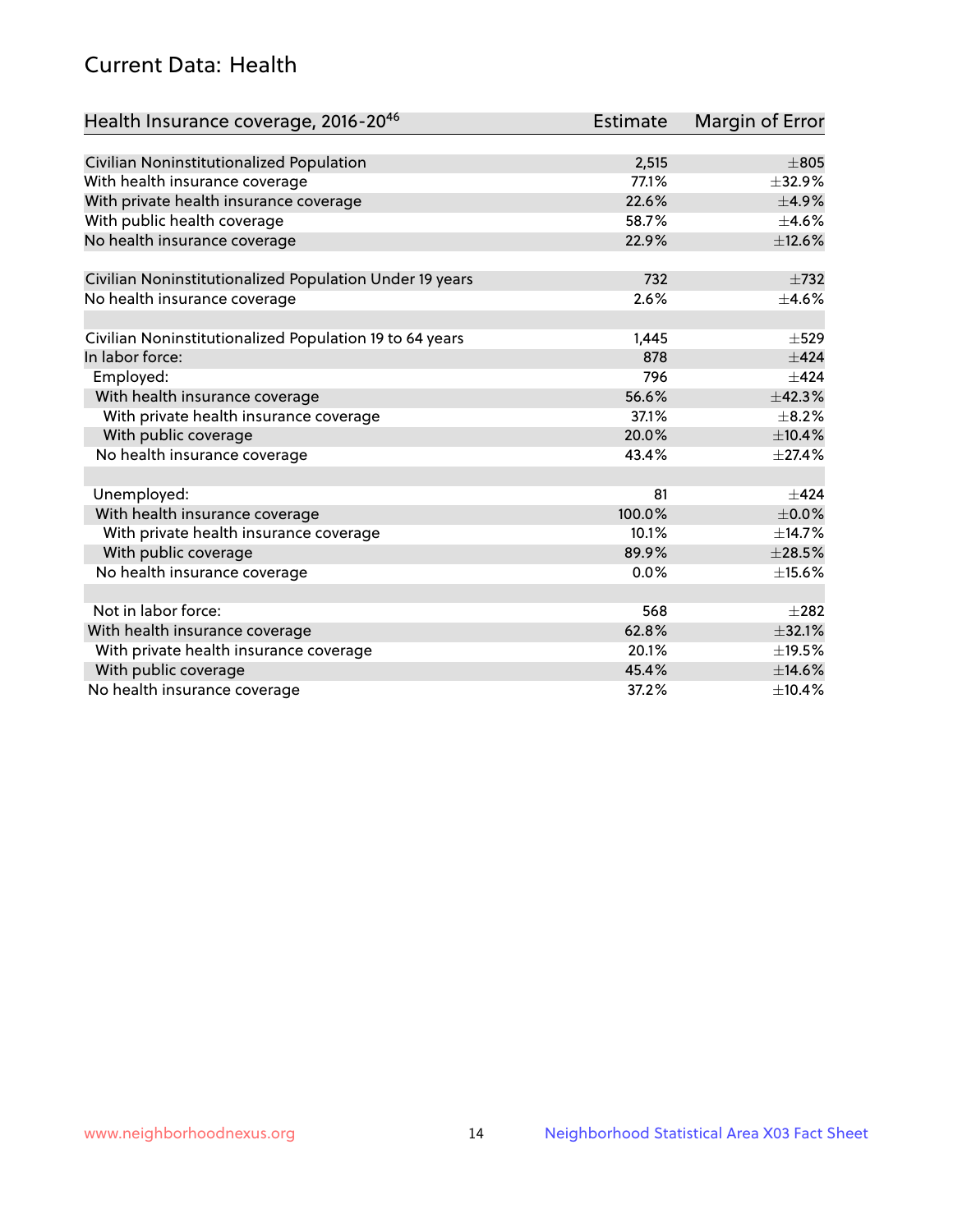#### Notes:

- 1. Source: U.S. Census Bureau, Decennial Census 2000, SF1 tables P8, P12; American Community Survey, tables B01001, B03002
- 2. This category includes Pacific Islanders, Native Americans and Alaska Natives, people who identify as some other race, and those who identify as bi/multi racial.
- 3. Source: U.S. Census Bureau, Decennial Census 2000, SF1 tables P15, P16, P18, P19; American Community Survey, tables B11001, B11005, B11003
- 4. Source: U.S. Census Bureau, Decennial Census 2000, SF3 table P37; American Community Survey, table B15002
- 5. Source: U.S. Census Bureau, Longitudinal Employer-Household Dynamics Residential Area Characteristics, Table JT01 (Primary Jobs); Workplace Area Characteristics, Table JT00 (All Jobs)
- 6. Source: U.S. Census Bureau, Decennial Census 2000, SF3 tables P52, P87; American Community Survey, tables B19001, B17001
- 7. Source: U.S. Census Bureau, Decennial Census 2000, SF1 tables H3, H4; American Community Survey, tables B25002, B25009
- 8. Source: U.S. Census Bureau, Decennial Census 2000, SF3 table H44; American Community Survey, tables B25044
- 9. Source: Atlanta Police Department, COBRA; U.S. Census Bureau, American Community Survey, table B01001
- 10. Source: U.S. Census Bureau, American Community Survey, table B01001
- 11. Source: U.S. Census Bureau, American Community Survey, table B03002
- 12. Source: U.S. Census Bureau, American Community Survey, table B05002
- 13. Source: U.S. Census Bureau, American Community Survey, table B05003
- 14. Source: U.S. Census Bureau, American Community Survey, tables B19001, B19025, B19051, B19061, B19055, B19065, B19059, B19069, B19056, B19066, B19057, B19067, B22001, B19101, B19127
- 15. Source: U.S. Census Bureau, American Community Survey, tables B19201, B19214, B20017, B19313
- 16. Source: U.S. Census Bureau, American Community Survey, table B17010
- 17. Source: U.S. Census Bureau, American Community Survey, tables B17001, B17006, B17021, B17007. Table totals may be lower than the total population, as they are based on the population for whom poverty status is determined.
- 18. Source: U.S. Census Bureau, American Community Survey, B17001H, B17001B, B17001D, B17001I. Table totals may be lower than the total population, as they are based on the population for whom poverty status is determined.
- 19. Source: U.S. Census Bureau, American Community Survey, tables B23001, B23008
- 20. Source: U.S. Census Bureau, American Community Survey, table C24030
- 21. Source: U.S. Census Bureau, American Community Survey, table C24010
- 22. Source: U.S. Census Bureau, American Community Survey, table B24080
- 23. Source: U.S. Census Bureau, Longitudinal Employer-Household Dynamics Origin-Destination Data, Tables JT00 Main and JT00 Aux
- 24. Source: U.S. Census Bureau, Longitudinal Employer-Household Dynamics Origin-Destination Data, Tables JT00 Main and JT00 Aux
- 25. Source: U.S. Census Bureau, Longitudinal Employer-Household Dynamics Origin-Destination Data, Tables JT00 Main and JT00 Aux
- 26. Source: U.S. Census Bureau, Longitudinal Employer-Household Dynamics Origin-Destination Data, Tables JT00 Main and JT00 Aux
- 27. Source: U.S. Census Bureau, American Community Survey, table B14001
- 28. Source: U.S. Census Bureau, American Community Survey, table B15002
- 29. Source: U.S. Census Bureau, American Community Survey, tables B11001, B11003, B11007, B11005, B09019
- 30. Source: U.S. Census Bureau, American Community Survey, tables B25002, B25003, B25004
- 31. Source: U.S. Census Bureau, American Community Survey, table B25024
- 32. Source: U.S. Census Bureau, American Community Survey, table B25034
- 33. Source: U.S. Census Bureau, American Community Survey, tables B25009, B25008, B25003
- 34. Source: U.S. Census Bureau, American Community Survey, table B07003
- 35. Source: U.S. Census Bureau, American Community Survey, table B25075. This value is self-reported and may differ from home values as determined by the County Tax Assessor.
- 36. Source: U.S. Census Bureau, American Community Survey, table B25081
- 37. Source: U.S. Census Bureau, American Community Survey, table B25087
- 38. Source: U.S. Census Bureau, American Community Survey, table B25091
- 39. Excludes units where Selected Monthly Owner Costs as a Percentage of Income cannot be computed.
- 40. Excludes units where Selected Monthly Owner Costs as a Percentage of Income cannot be computed.
- 41. Source: U.S. Census Bureau, American Community Survey, table B25063
- 42. Source: U.S. Census Bureau, American Community Survey, table B25070
- 43. Excludes units where Gross Rent as a Percentage of Income cannot be computed.
- 44. Source: U.S. Census Bureau, American Community Survey, tables B08101, B08013
- 45. Source: U.S. Census Bureau, American Community Survey, table B25044
- 46. Source: U.S. Census Bureau, American Community Survey, tables B18135, B27011

The dagger (†) symbol denotes values that cannot be computed.